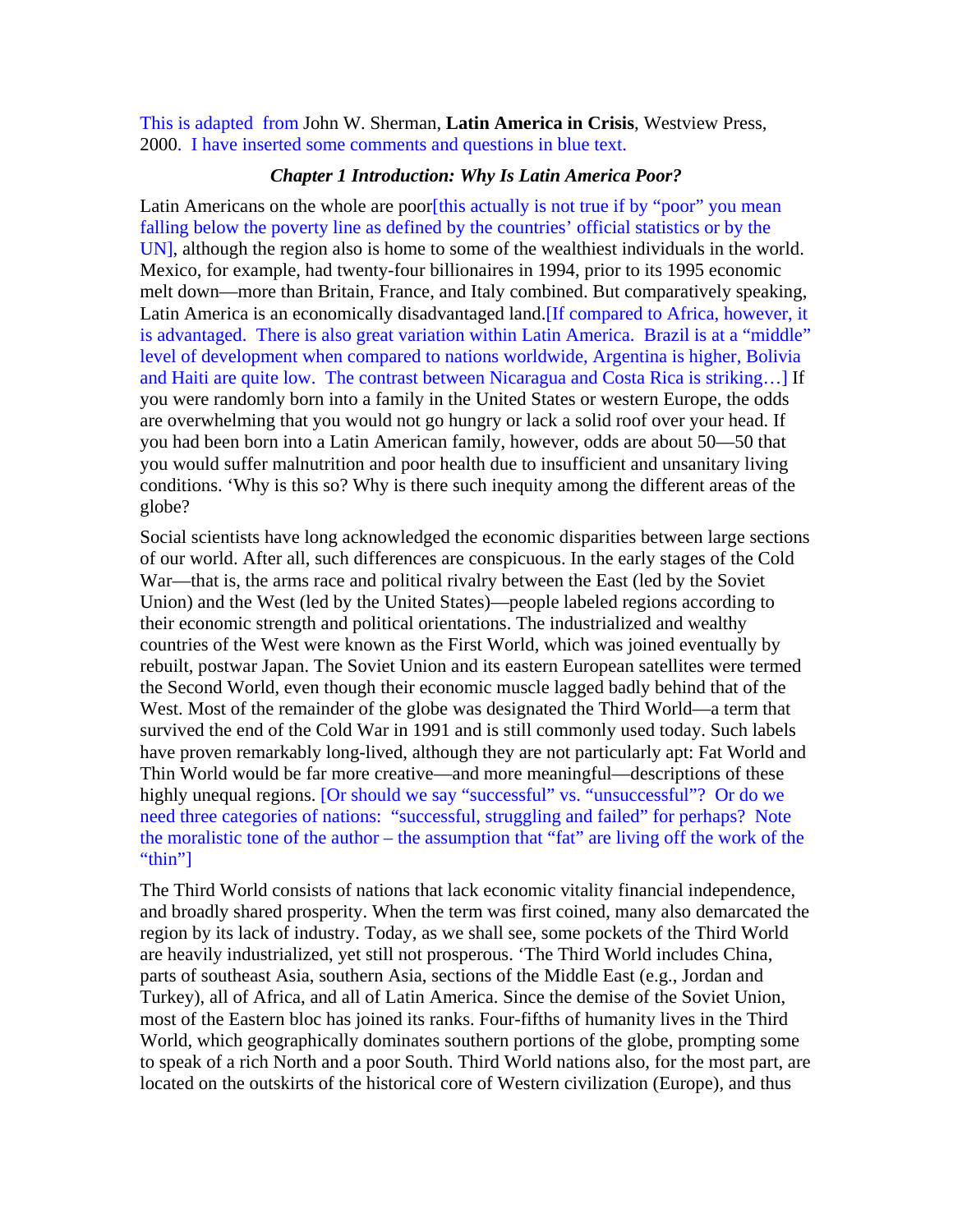constitute what some refer to as a periphery.[Although Australia and New Zealand are geographically peripheral but not part of the Third World.]

By the late 1950s people had begun to use another term to identify the Third World: They called it the developing world. This description is still widely used by the media and even by many academics. In the 1980s and 1990s, a number of business interests, including major banks and investment firms, supplemented this designation with a new phrase: emerging markets. Both terms, with the adjectives developing and emerging, implicitly reflect a popular interpretation of why Latin America and other parts of the Third World are poor. That is, many (especially in the First World) believe they are poor simply because they are behind on the road of time. These regions are in the process of rising to First World status: They are just now emerging and developing. Someday they will be wealthy and comfortable like us.

But is that idea, which has endured in various forms for nearly two generations, wellgrounded in fact? Pondering questions of poverty and calculating future global trends are formidable tasks. Yet such activities are essential to any realistic understanding of our world, since, after all, most of humanity is still poor[again, this depends on how you draw the line]. By identifying the origins of the notion that the Third World is developing, and by observing some basic economic evidence, we can draw a few rational conclusions. Those conclusions, in turn, will set us on our way to discovering why Latin America is poor.

## **Thinking About Latin America**

Beyond the realm of hard economic data and fact-based argumentation lies theory. Theories are broad models, or constructs, that attempt to explain the macroeconomic and political realities of our world. Academics use theories in order to answer the "big questions," such as why there are such enormous inequities in global resource allocation and consumption. Al though they are built upon arguments and facts, theories are by nature abstract, and they are usually engaged at such a level of intellectual sophistication (and verbalized by means of such unique vocabularies) as to remove them from the realm of popular discussion. They are one reason why.— some might argue—academics are marginal players in public policy debates. [this is less true in Latin America than in the US, and even in the US conservative intellectuals have been quite influential in recent years. Fernando Henrique Cardoso is exceptionally important both as a theorist and as a policy maker]Yet because Latin America has been an important case study for theoreticians, a very rudimentary understanding of some theory, even for the introductory student, is helpful. It enables one to discern the intellectual orientation of professors and books, and explains the motivation behind much scholarship.

Social scientists and just about everyone else who wrestles with the question of Third World poverty can be grossly divided into two camps: Some believe that poverty is destined to disappear over time, and others do not. Some think that in the future, Latin Americans can live just as well as those of us in the First World; some think they cannot. The first of these two viewpoints is frequently presented in the mainstream media. Political commentators like Irving Kristol, for example, have long prophesied that American-style capitalism will solve all of the world's major problems.[perhaps this is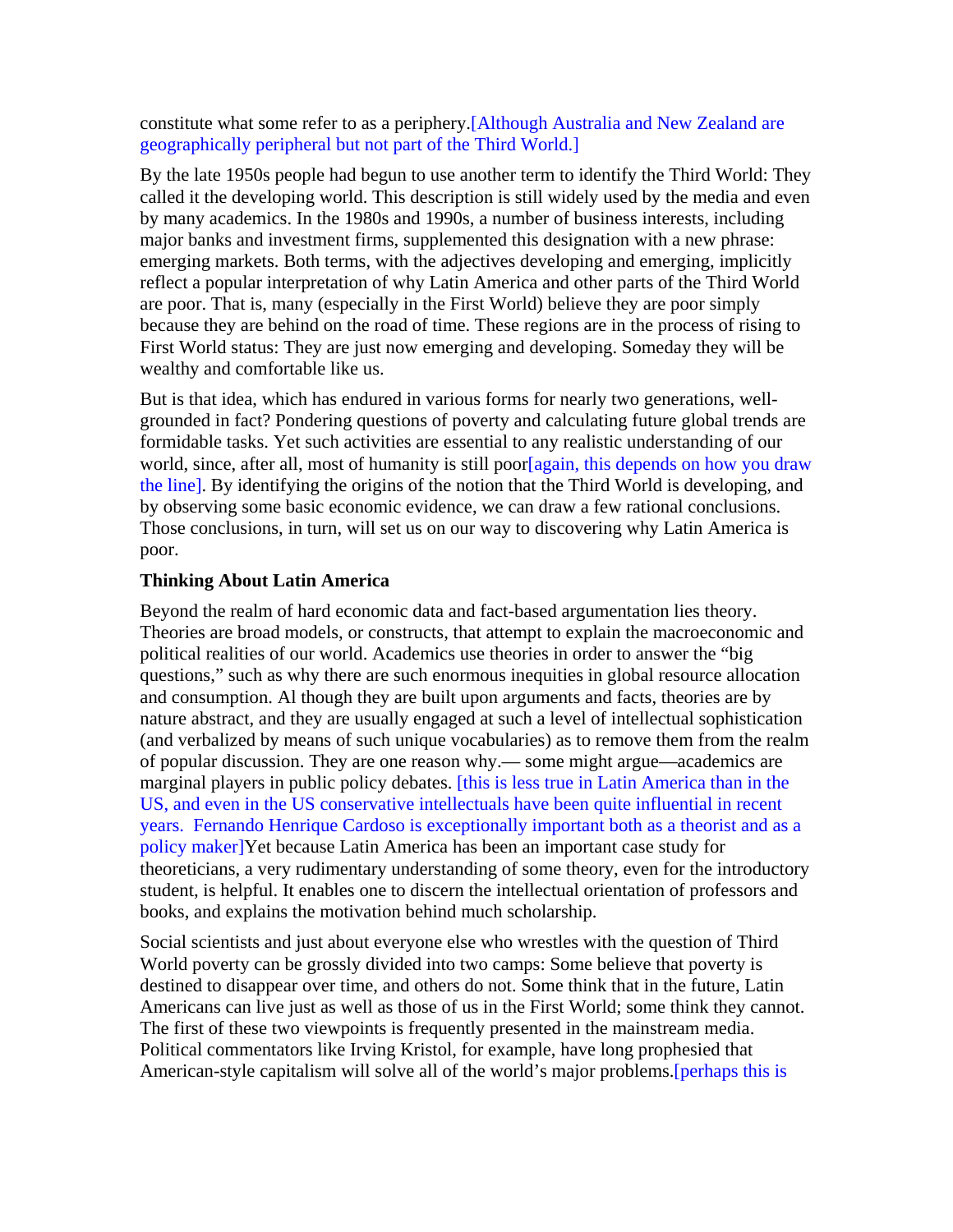less a prophecy than a prescription] This interpretation had its beginnings, however, in the early years of the Cold War.

Before the ascent of the United States to superpower status following World War II, Americans—even intellectuals—were relatively unconcerned about questions of poverty in the rest of the world. In the 1950s, notions concerning development arose in the context of the new U.S. rivalry with Soviet Russia. With funding from government agencies, academics began to examine the economic and political realities of Latin America. Both the level of interest and that of financial support rose meteorically in the early 1960s, when it seemed that the region might succumb to communism and threaten the security of the United States. Although such studies were interdisciplinary in nature involving a range of political, social, and economic issues—sociologists and political scientists dominated the nascent fields of theoretical inquiry.

These thinkers saw in Latin America a plethora of "backward" qualities that, they assumed, needed to change. First, the region relied heavily on agriculture and had experienced little in the way of industrialization. Second, the nature of the rural sector bothered them: It was traditional, subsistence-oriented agriculture, based on a peasant culture that had relatively few built-in market incentives. Third, those peasants lived in a hierarchical world, where status and deference were accorded to the elite owners of large estates—a society almost feudal in its demeanor, with patron-client relations instead of competitive and individualistic egalitarianism. This feudal order was reflected also in archaic political institutions: strong executive branches; little in the way of functioning legislative democracy; and loyalties that rested more on personalism, or political connections and allegiances, than on parties and ideas. These and other social features contrasted markedly with conditions in the United States. One of the presumptions of early theoreticians was that Latin America had to undergo a transformation in its political culture—or values arid ideas as they relate to politics—in order to join the modern world.

A second, important assumption was that this evolutionary process was unavoidable. In the l9SOs and early l960s, the debate over whether or not the Third World was developing was, in fact, not much of a debate. Nearly everyone agreed that the whole world was moving forward (with the possible exception of the Soviets) and that the future for all humanity was bright. At the core of this general assessment emerged a school—a group of scholars united around a central idea. And this school, in turn, articulated modernization theory. Although modernization theory featured various facets and twists of meaning, at its most rudimentary level it simply held that the Third World was already on the road to modernity. Time alone assured the development of tradition-laden, simple societies. The process was unavoidable, argued scholars like Walt Rostow, who compared the process to a train rolling down a track.

Modernization theorists linked economic evolution to political change. If economic problems and political instability went hand in hand, then the opposite proposition must be true: Economic growth and well-being would fuel tolerance and a healthy exchange of ideas. In this evolution, John Johnson of Stanford University among other academics, emphasized the role of what he termed the "middle sectors." He foresaw that prosperity would fuel the rise of an urban middle class comprised of small businessmen, bankers, professionals, lawyers, and salesmen. Entrepreneurial and profit-oriented, these citizens, in turn, would embrace First World political values, insisting on rights similar to those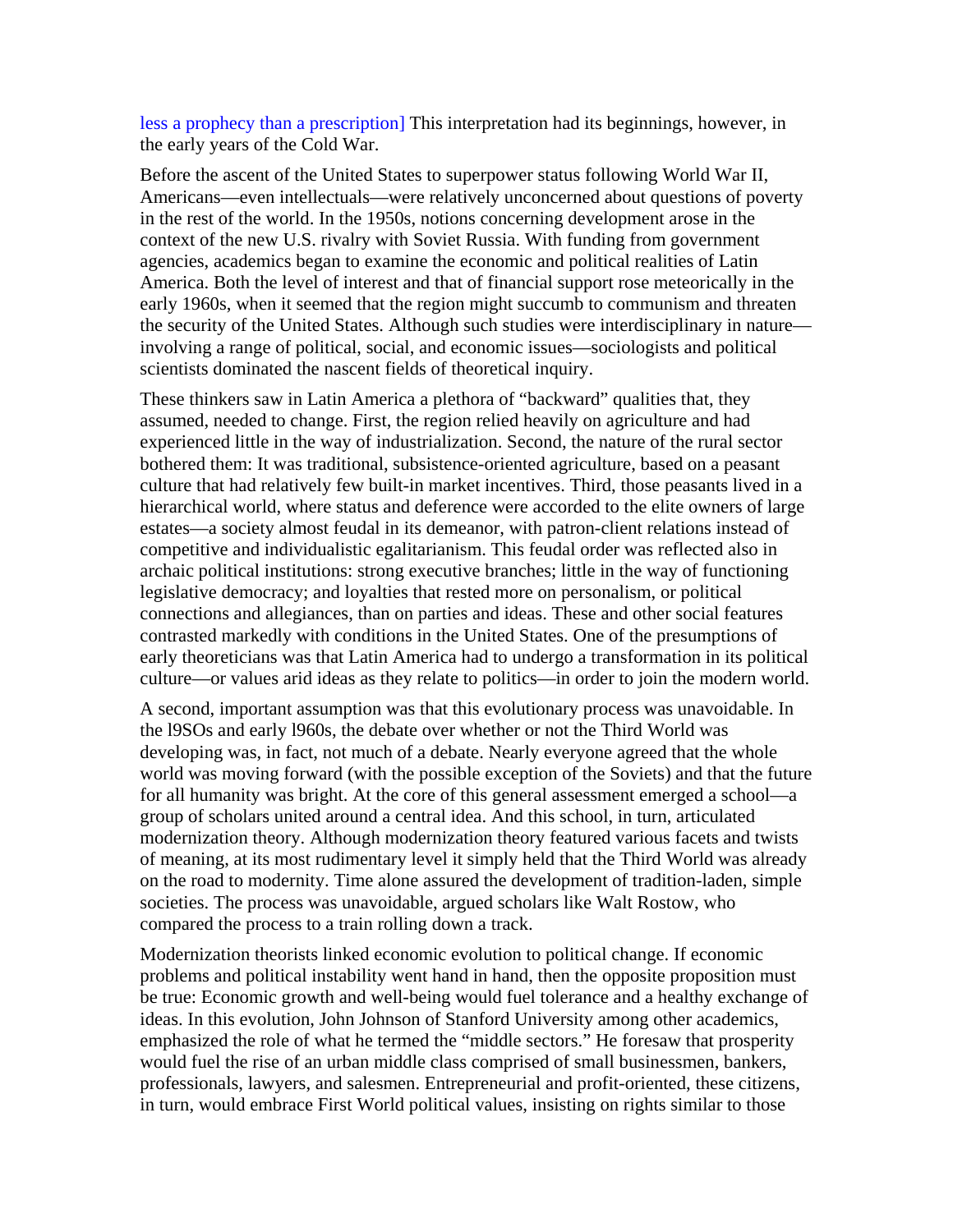found in the U.S. Constitution. The long pattern of authoritarian and often arbitrary government in Latin America would end as political institutions matured in harmony with economic and social advances.

The element of harmony was also important. Modernizationists drew on long-standing anthropological notions about society, including what is known as functionalism. Adherents of this notion believed that complex social structures, like interlocking gears, moved together in natural unison. Change in one area made change probable—even certain—in others. Thus, not surprisingly, theorists also linked economic and political trans formation with culture. Indeed, they believed that much of the backward ness of the Third World was cultural. They held that modern man, in contrast to his intellectual and social predecessor (and Third World counterpart), was individualistic, efficient, resourceful, confident, and achievement-oriented. Traditional man, in contrast, was a slave to superstition, hierarchy, obedience, and fate. Latin Americans were destined to be come sophisticated, modern people.

These notions of intellectual and social evolution were drawn from earlier, nineteenthcentury ideologies, including positivism and social Darwinism. Positivism was especially influential in Brazil and Mexico in the  $19<sup>th</sup>$  century and is summarized by the positivist motto on the Brazilian flag "order and progress." Positivism exuded great confidence in the rationality of humankind and in its ability to scientifically solve social ills. Social Darwinism adopted Charles Darwin's evolutionary theory (survival of the fittest) to humans and civilizations. Both positivism and social Darwinism had influenced the works of Max Weber, which in turn inspired the modernizationists. Weber had argued, at the turn of the twentieth century, that Western progress was attributable to a collection of traits embedded in the "Protestant work ethic." Liberated from irrationality and fatalism (such as that supposedly found in Catholicism and Eastern religions), Western man had obtained the correct mind-set for advancement. Weber-influenced books, such as Edward C. Banfield's The Moral Basis of a Backward Society (1958), paved the way to modernization theory. Building on Weber's faith in Western man's rationality, American scholars anticipated the rise of new cultural values in underdeveloped lands.

One modernizationist especially indebted to Weber and Banfleld was Walt Rostow, who published *The Stages of Economic Growth* in 1960. Rostow argued that societies passed through five distinct periods on the road from backwardness to full modernity. After an era of tradition, a critical second stage followed, in which "preconditions" for modernity emerged, often taking centuries to come to completion. Then, at some point in time, a "leading (economic) sector" would grip a land and launch the third stage, a period of "takeoff"—when a nation rushed forward into modern maturity, and eventually, mass consumption.

Rostow and the modernizationists were optimistic. One reason for their confidence about the inevitability of Third World development was their faith in previous First World experience. Had not England once been primitive? Had not France and Germany, and even Soviet Russia, modernized? Rostow argued that England's textiles were its "leading sector," catapulting it into wealth and power. Railroads, he said, did the same for the United States, and military hardware was sparking the Soviet economic engine.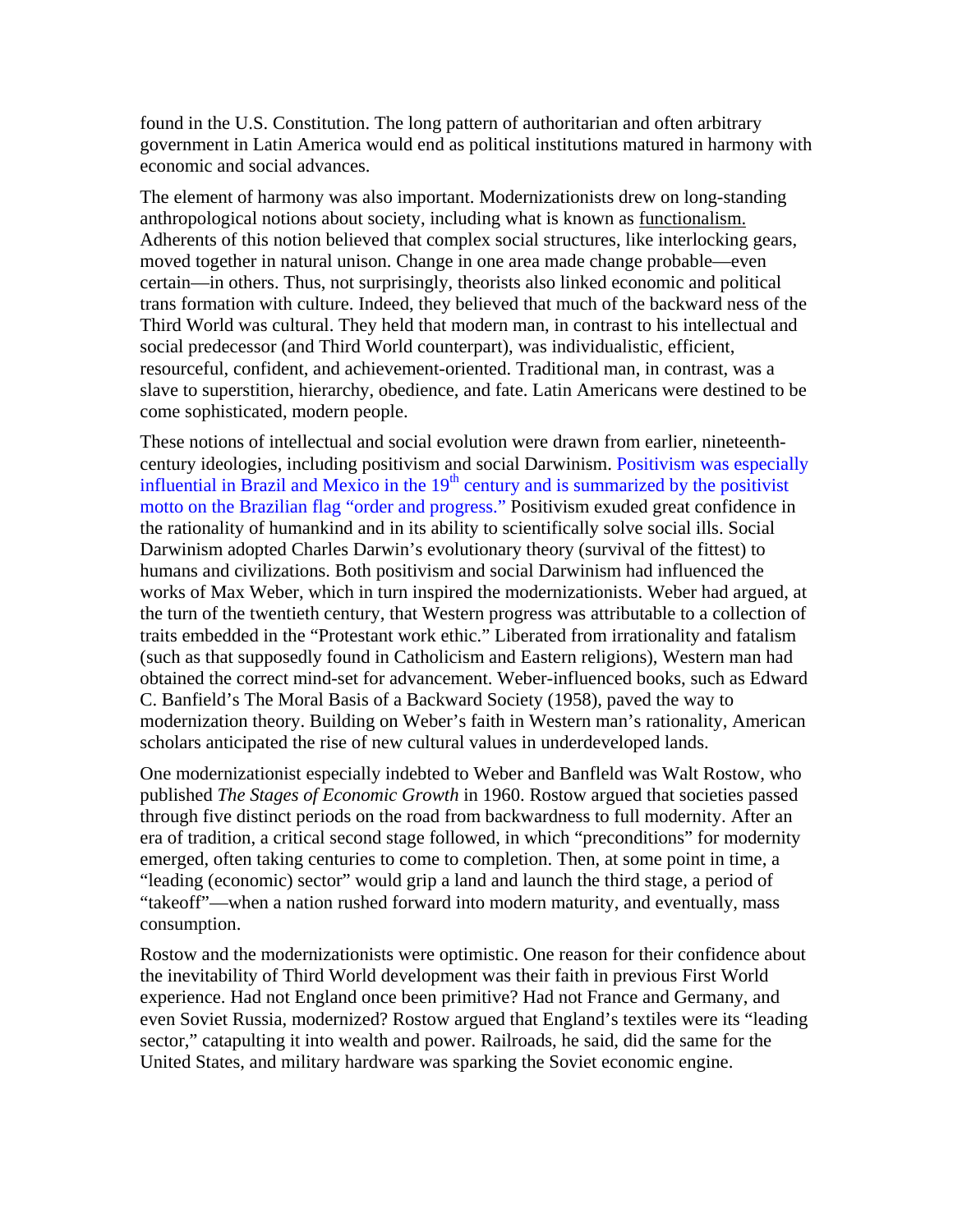Modernization theorists, then, assumed that the poorer, "backward" regions of the globe were on a trajectory to prosperity and stability. They believed that the world was changing, prospects were bright, and the future favorable for all. If you venture into used bookstores, you can still find old atlases and travel guides that echo the refrains of modernization. Tides speak of progress and advancement. Photographs show new highways and factories, neatly dressed businessmen and modern office towers—images long associated with the First World but used to demonstrate that the Third World was coming of age. Modernization theory's assessments and verbiage filtered into the standard high school and college texts of the 1950s and 1960s, as well—such as in the classic *Latin America: The Development of Its Civilization* (1968), by Helen M. Bailey and Abraham Nasatir. The dicta of modernization also found expression in popular culture. For example, in the early 1960s, as television sets appeared in American and European homes, the Summer Olympic Games became a major international sporting event, linking all of humanity in a supposed community of equal nations. That idea of global community was reflected in 1964, when the Tokyo Games ended with a salute to the spectacle's next host: Mexico City. Yet, since 1968, neither the Summer nor the Winter Olympics have returned to the so-called developing world; poor countries simply do not have the economic resources with which to outbid rich nations that covet the prestigious and lucrative games.

Of course, television not only covered the Olympics; it also beamed images of American wealth into the living quarters of Third World residents. Whether they watched Leave it to Beaver in the 1950s or The Simpsons in the 1990s, viewers could not help but note that nearly all Americans seemed to own cars and live in spacious, two-story suburban houses. Tele vision has largely instilled in Latin Americans the myth that all North Americans are rich. It has revealed some of the stark realities of global economics, if only by default. Shortly after television arrived in the Third World, popular impatience with such inequities began to grow. In the l9 Cuba—a Latin American nation plagued by stark rural poverty (and significantly, possessing one of the continent's most sophisticated television industries)—exploded in revolution. By 1958, rebel forces led by Fidel Castro had toppled the U.S.-supported dictatorship, startling policymakers and modernization theorists alike.

Modernization theory resonated with U.S. government officials in the early 1960s, and some of its proponents helped design a response to the Cuban revolution: the Alliance for Progress. Many believed that although modernization was inevitable, it could be accelerated by technical assistance and aid packages. Rostow's proverbial train was on the rails to pros- perky, but the United States could increase its momentum by granting loans and launching nation-building programs through new organizations such as the Peace Corps. The motive for doing so, of course, was to under cut unrest and prevent more revolutions. John E Kennedy's administration initiated the Alliance for Progress, but also accompanied it with increased military aid. Fearing the expansion of Cuban communism (Castro turned to the Soviet Union for aid within a couple of years after acquiring power), the United States initiated counterinsurgency training programs and military collaborations with other Latin American nations.

The Alliance for Progress, established to pacify Latin America, had many mixed and unforeseen results. Stipulations required that most of the loans be spent on goods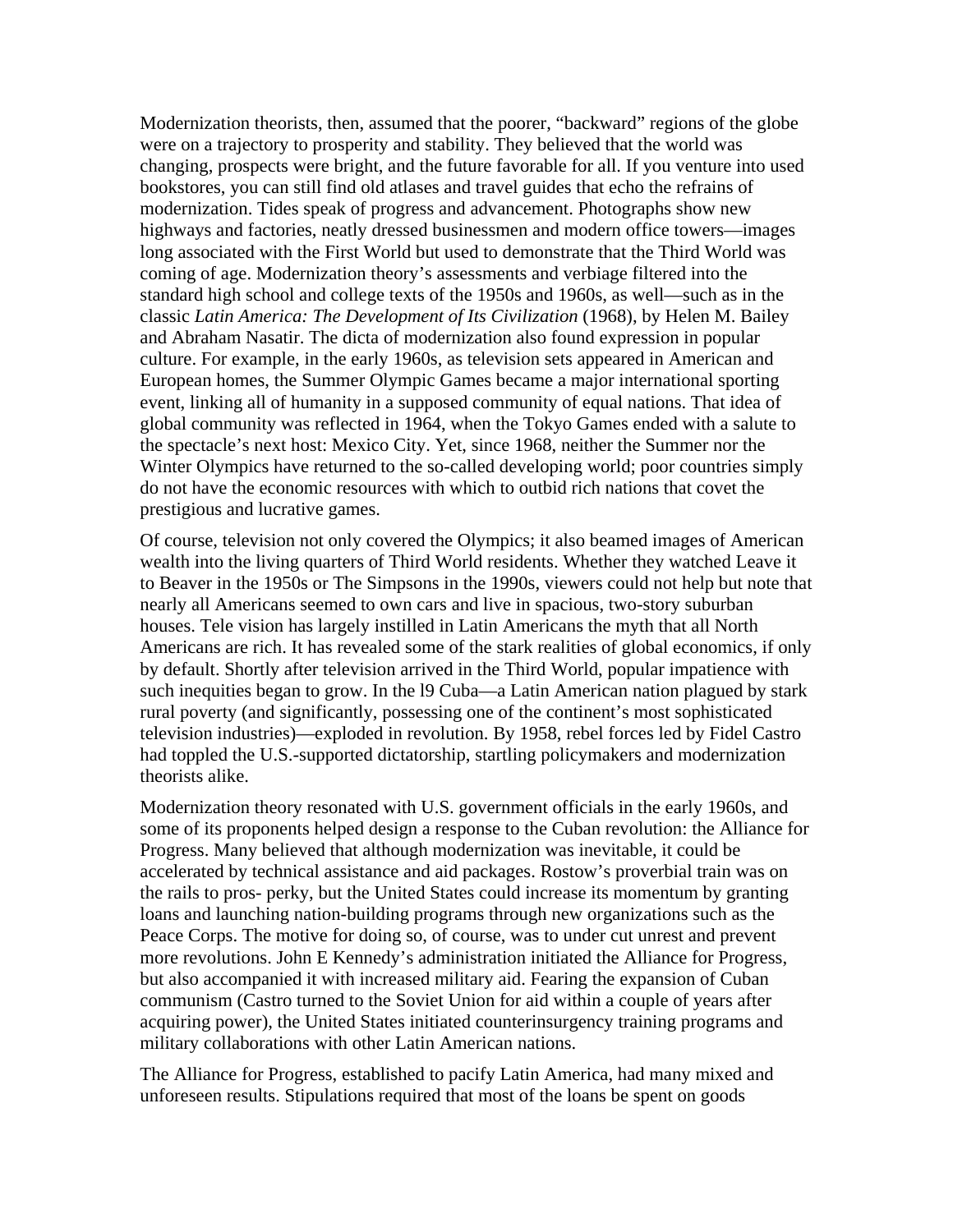produced in the United States; heavier debt and some inflationary pressures ensued. Increased direct U.S. involvement, through a range of developmental programs from agriculture to health care and education, disrupted social relations and traditional practices, creating instability. The so-called Green Revolution, for example, begun years earlier in Mexico, accelerated crop yields (through fertilizers and chemicals), but undercut many small farmers, driving them out of business. Middle-class demands for political reform, sometimes sanctioned or encouraged by the United States, sparked fears among elites, who were ready to use their newly improved militaries to suppress any early signs of "communism."

Despite (in part, because of) U.S. policies, there were more revolutions in Latin America in the 1960s, but none of the kind experienced in Cuba. On April 1, 1964, a momentous day for both Latin Americans and modernization theorists alike, the military in Brazil ousted the elected president from office and took control of the government. For observers the coup was not the only surprise: The new regime largely enjoyed the support of the emerging middle class! This was the very opposite of what most had predicted. Brazil's generals dubbed their takeover a "revolution," but there was nothing revolutionary about it. [this, obviously, is a matter of opinion...] They strengthened economic policies that favored the rich and suppressed politically active, poorer Brazilians. The United States, which previously had established close ties to the military, supported the new regime. But modernization theorists in U.S. universities were puzzled. Latin America was supposed to be headed toward democracy; Brazil's coup unexpectedly reversed a trend so many had thought they could see.

In the short term, most academics, though disturbed, concluded that Brazil was an isolated case—only a temporary setback in modernization's progress. Many predicted that the military would restore civilian rule by the end of 1964; to their surprise, Brazil's generals stayed in power for a quarter century. Even more shocking was that Brazil's situation was but a harbinger of similar events elsewhere: In 1966, Argentina underwent yet another in a series of coups. In 1973, Chile, a nation with a history of relative political openness, experienced a violent takeover. By the mid-1970s, almost all of Latin America was under military rule, and the very middle classes that had been expected to promote U.S.-style democracy were, for the most part, supportive of the coups.

These unexpected developments spawned academic debate. Modernization theorists stuck to the most obvious lines of intellectual defense: Despite the militarization of Latin American regimes, they clung to their earlier predictions and downplayed evidence suggesting fundamental flaws in their theories. Some even became apologists for the new regimes. Text book authors Bailey and Nasatir advised American college students that "undemocratic and high-handed procedures were perhaps not all bad." Yet as military governments multiplied and human rights conditions worsened, intellectual evasion became all the more obvious, in the general fail re to explain stark reality.

Nor was the collapse of democratic openings the only embarrassment for modernizationists. By the mid—1970s it was increasingly clear that the economic prosperity so long forecast was also not forthcoming.[this may have been a cyclical downturn rather than a lasting change] Real wages under military governments declined as inflation took hold and independent labor unions were dismantled by security forces. Living standards, as measured by malnutrition, child mortality rates, life expectancy, and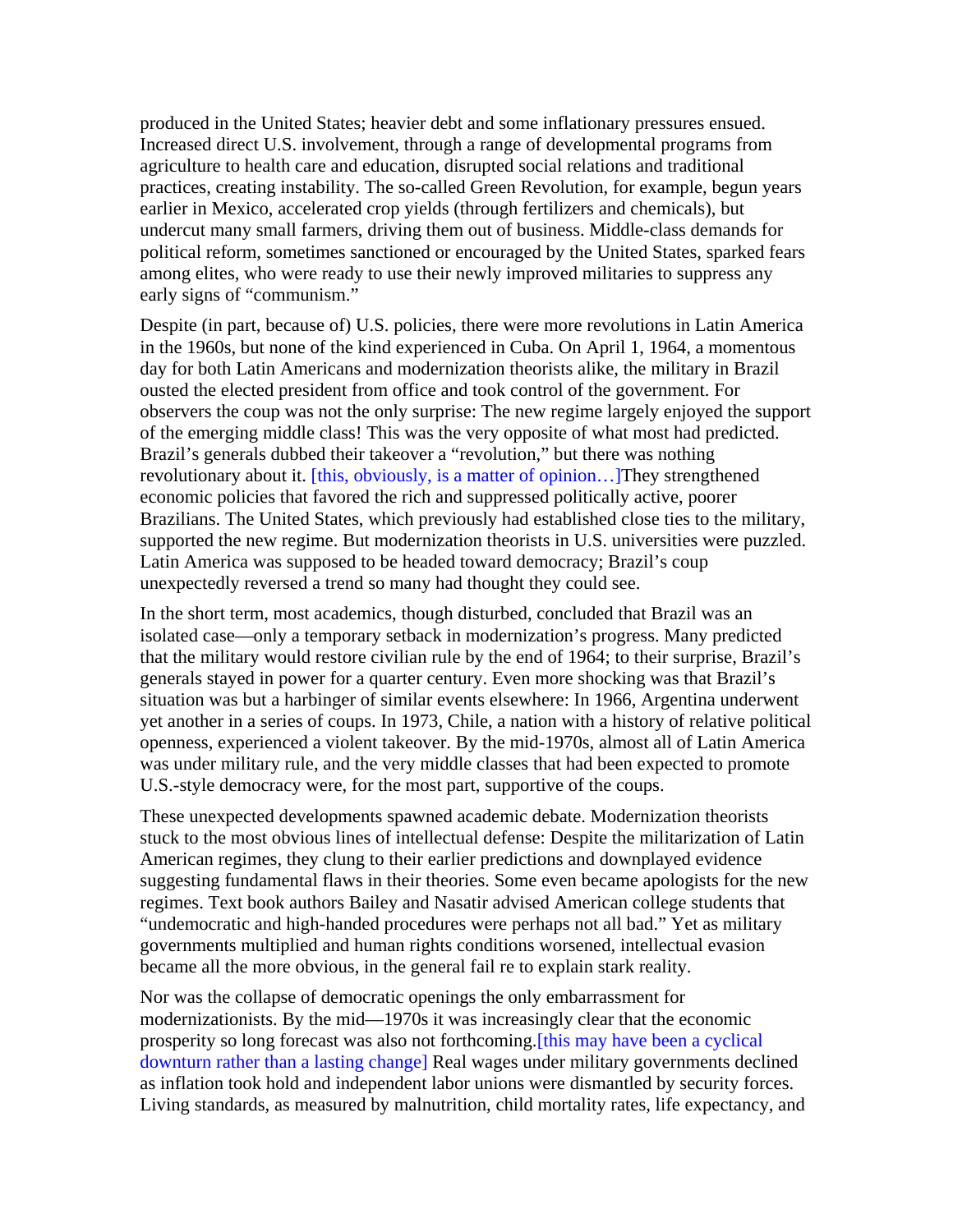illiteracy, flattened out and in many cases began to slide in the other direction. Something was horribly wrong with the prognosis for the Third World. Why was it not developing?

Political scientists and others began to provide a whole range of new and adjusted theses. Some examined Latin American society, and argued that resistance to modern capitalism and pluralistic democracy was ingrained due to the medieval Hispanic heritage. Spain, so the argument went, had nurtured authoritarianism and military order for centuries after the con quest. Fatalism, violence, and subservience to hierarchy were inbred cultural traits from which the region could never escape. This argument, sup ported by some historians, was exceedingly static—that is, it did not account for change over time. Furthermore, when the maternal country (Spain) itself replaced a conservative dictatorship with modern political institutions in the late 1970s, these events did much to undercut the currency of this explanation.

A second, more plausible answer came in the scholarship of Samuel Huntington. The Alliance for Progress had rested on the premise that poverty bred political instability; but Huntington, by comparing poor countries, argued that the premise was not necessarily true. His influential *Political Order in Changing Societies* (1968) contended that the poorest of the world's peoples were actually politically docile. Those experiencing change and entering the political arena for the first time were more prone to generate social conflict. If a modernizing state lacked adequate civic structures (such as political parties), unchanneled political energy could bubble up into revolution. Under Huntington's rationale, U.S. policies under the Alliance had raised expectations and aroused political forces rather than taming them. Increased instability, and consequent military intervention, was thus the order of the day.[Today, this argument is advanced primarily by China, which argues that democracy should wait until the country has modernized economically under the guidance of an authoritarian government.]

# **Critics Respond:**

# **Notions of Dependency**

Many scholars found Huntington's argument no more convincing than those made under the rubric of modernization theory—a paradigm increasingly in disrepute, having itself been subjected to critique. Several Latin American academics posited a counterargument for why the region was not becoming like the First World. They contended that the economic playing field between disparate regions was not level: Latin America could not develop because of certain structural disadvantages that created what they called dependency.

Dependency theory, a critical response to modernizationists, seemed new and exciting when it first appeared in the late 1960s. Its antecedents, however, were many. An Argentine economist named Raúl Prebisch had long argued that neoclassical economics, with its emphasis on trade as the means of development, was insufficient for understanding the complexities of global wealth. As the director of Argentina's Central Bank in the 1930s, he had urged his nation to industrialize. After World War II, Prebisch headed up the United Nations Economic Commission for Latin America (ECLA), where he and others again pushed for deeper structural change. These men distinguished between economic growth and "development." They held that the latter necessitates technology and economic diversity, only then assuring a nation of self-sustaining growth.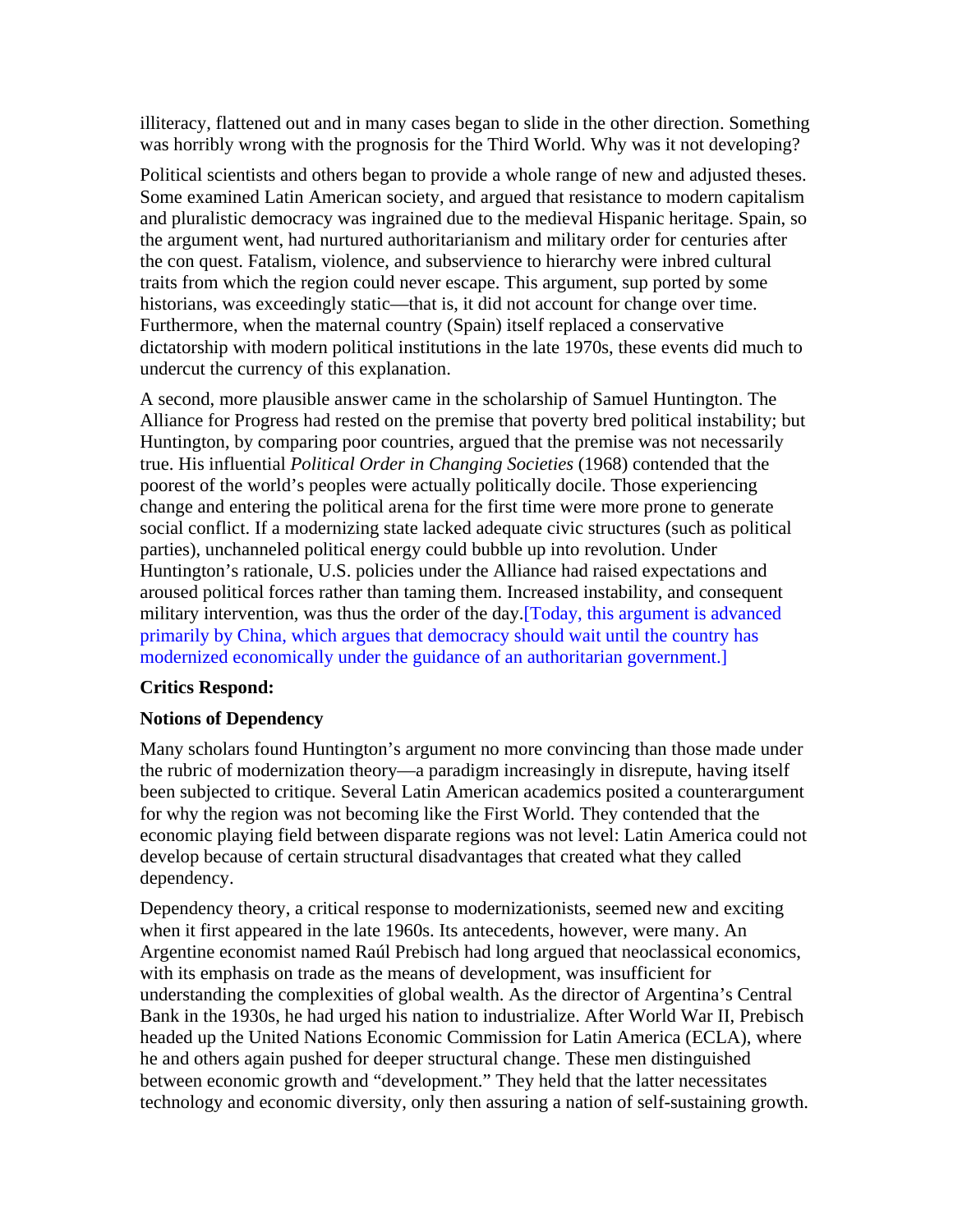Like a child that matures physically but is mentally impaired, they saw Latin America as a region with rising economic output but fundamental incongruities.

Two of Prebisch's postwar colleagues at ECLA, Brazilians Enzo Faletto and Fernando Henrique Cardoso, later published *Dependency and Development in Latin America* (1969). A rebuttal of modernization theory, the book offered an explanation of why developmentalist models were not working. It posited that underdevelopment was not a product of backwardness but a consequence of commercial capitalism. After all, as Cardoso and Faletto noted, Latin America was hardly an isolated region. It had gained independence from colonial rule in the early nineteenth century and had traded with advanced nations ever since. But it could never catch up with the First World because of the unequal nature of its partnership in finance and trade.[This is not really a good summary of Cardoso and Faletto's book, although it is a common perception. This is discussed at length in my book.. Cardoso and Faletto thought that development could be coupled with dependency, especially as corporations were becoming more multinational and willing to invest in the third world. ]

Others followed Cardoso and Faletto's lead. Although few dependency thinkers were historians, almost all attempted to use history to excoriate modernization theory. Development, they argued, has not taken place because the First World enjoys a historically favorable position with regard to industrialization, capital, and commerce. Because Europe and the United States industrialized first, Latin American nations emerged just as they began to produce nearly all the manufactured goods the world needed. Industrial powers shipped their goods (almost always on their own ships) into the colonized Third World, thus undercutting the process of industrialization and producing a lopsided balance of trade. Latin American countries soon found themselves exporting raw materials, such as wool and cotton, and importing finished products, such as cloth.

Not only was there an immediate trade imbalance, but the emerging First World soon accumulated a disproportionate amount of capital, since importing nations had to pay the difference between the value of raw materials and manufactured goods. Ironically, much of the gold and silver that backed various currencies had originally come from the mines of Spanish-exploited Latin America. After Independence, in a quest to modernize, Latin American states borrowed money from European and U.S. banks at high rates of interest. Many slid into debt and were unable to foster their own diversified economies in order to compete with the nations that had gotten the jump on them in the critical process of industrialization. By the twentieth century, all they could hope for were enclaves of industry and development—not vibrant domestic production and markets. Rather than a "natural" process of modernization, Britain and other First World countries had experienced unique historical evolutions that could not be repeated.

One of the apparent loopholes [flaws would be a better term] in this line of argumentation was the obvious fact that much of Latin America was heavily industrialized by the early 1970s (due in part to the economic policies of the military regimes). Yet dependency theorists provided answers to this problem by pointing out differences between the First and Third Worlds' industrial growth. André Gunder Frank, for example, referred to the "development of underdevelopment"; by examining pockets of industry; he analyzed their ties to the First World via multinational corporations. Unlike those in Europe and the United States, where unions helped unskilled workers organize, Third World regimes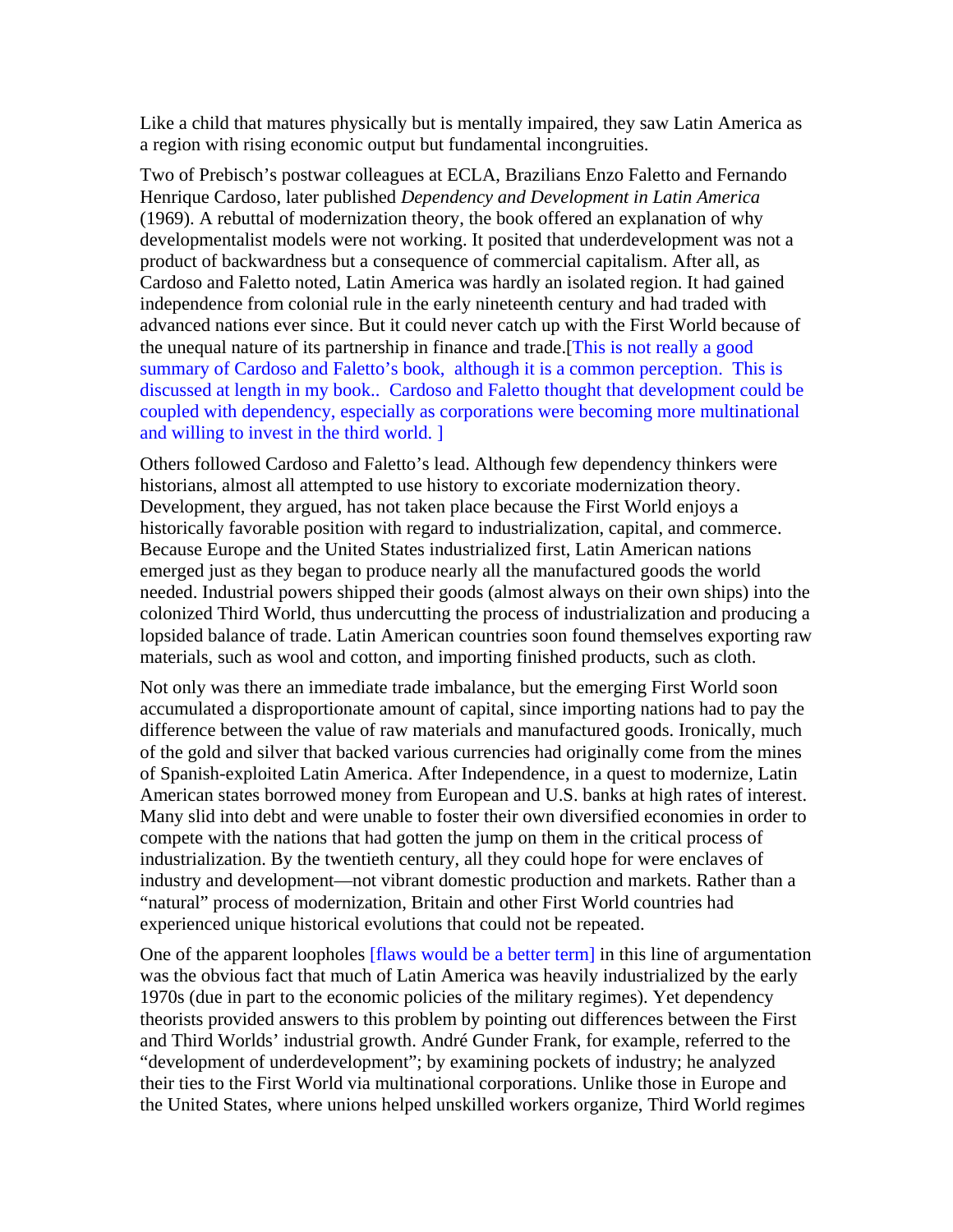cooperated with corporations in keeping wages low. Ownership stayed in foreign hands, and profits were remitted to stockholders instead of being invested in Latin America.

Dependency theorists not only addressed trade and industry; they also pointed to critical patterns in agriculture. They noted with chagrin that many Latin American nations engaged in monoculture—the growing of a single crop for export, on which economic growth heavily depended. Whether coffee in El Salvador or bananas in Honduras, these commodities went abroad and tied local economies to First World markets. One of the drawbacks of such a link has been the fact that any sudden drop in prices spells disaster for the exporting nation. When coffee prices sank precipitously during the l930s, for example, El Salvador's economy collapsed and hunger swept the countryside.

Dependency certainly made more sense [or perhaps it fit in better with the zeitgeist of the sixties and seventies, when American and European intellectuals were highly critical of Western capitalism], in attempting to explain conditions in the l9ó0s and 1970s, than did modernization theory. But like their intellectual opponents, dependency theorists were all over the place. They were never able to systematically unite their ideas into a cogent, complete explanation. In fact, there were profound divisions. Orthodox dependency theorists, such as Frank, questioned the ultimate efficacy of capitalism. Other, more unorthodox dependency thinkers, including Cardoso, believed in the fundamental structures of Western-style capitalism but thought development in the periphery had been distorted. The different sub-schools were reflected in politics: Frank fled Chile in the wake of its military coup, had difficulty reentering the United States (although he was a citizen), and settled into an academic career in Western Europe. Cardoso, in 1994, became president of Brazil.[people who follow Frank's Trotskyist political ideology are still active in Brazil and Latin America, but they are a small minority. How Cardoso became president is the story of my book.]

Both currents of dependency theory had garnered the allegiance of many Third World scholars by the early 1970s, when dependency theory entered its heyday. It was not as well received in the United States, for obvious reasons. At its heart was criticism of the First World—as partly responsible for Third World troubles, rather than a benign agent of modernization seeking to advance humankind. A number of U.S. scholars began to vigorously critique dependency theory, and by the 1980s, a flood of books had largely discredited it. There was a political dimension to the process:

Well-funded anti-dependency theory scholars resided in the First World, whereas the theory's die-hard protagonists labored abroad. [this is not really true, there are lots of dependency theorists in the US and Europe and lots of modernizationists in Latin America]The rejection of dependency theory coincided with a revived U.S. patriotism under President Ronald Reagan but also reflected the fundamental repugnance of a theory tying Third World woes to First World policies.[Actually, the remarkable economic growth of South Korea and a number of other Third World countries was the main reason people started to doubt dependency arguments – these countries were highly dependent on the developed world and grew phenomenally well.]

On the front lines of the intellectual assault were a number of historians who, until the late l970s, had largely remained on the sidelines of theoretical debate. Even in its most sophisticated expressions, dependency theory was disappointingly simple. Few of its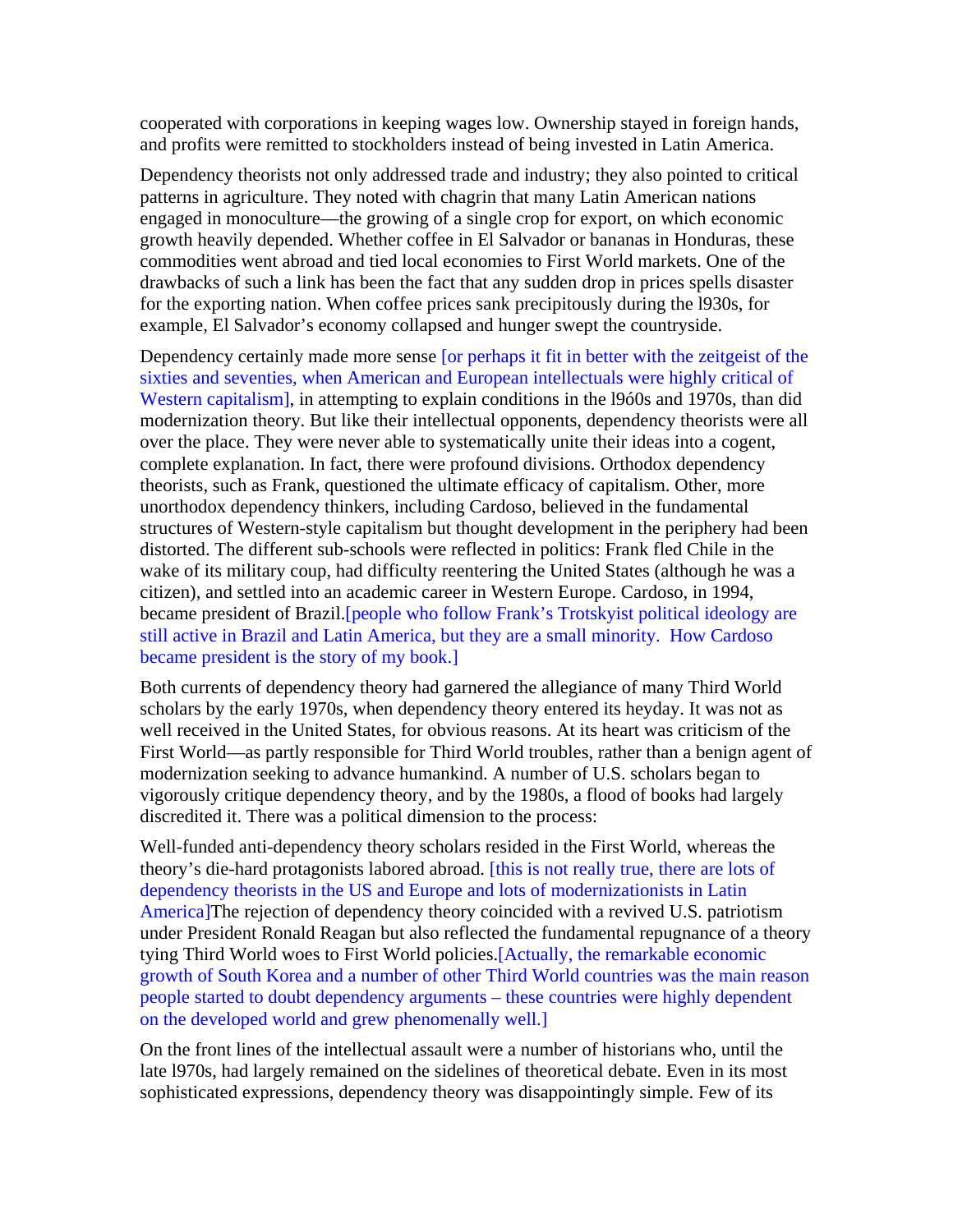early proponents were historians themselves, and they often made sweeping generalizations about the breadth of Latin American experience. Critics pointed out that contrary to conventional wisdom, some nations had once accumulated great wealth:[This point was made by Cardoso and Faletto also, but people didn't pick up on it.]

Argentina, for example, at the outset of the twentieth century, had a per capita income comparable to that of the United States. A historian of Brazil, Warren Dean, showed that an export economy based on a single commodity could fuel broad growth and diversification (a rebuttal of dependency theory that was dubbed staple growth theory). Others noted the role of corruption in sidetracking advancement: Subject to very little public account ability, military and nonmilitary governments alike have often squandered Latin America's wealth. In sum, dependency theory was attacked for failing to address a wide range of cultural and political questions—even though its creators were essentially concerned with economics.[this is not true of Cardoso or even of Frank, they were fundamentally concerned with politics and class conflict, but they were heavily influenced by Marxist theory which said that economics drove class conflict and politics].

The tendency to simplify centuries of complex history continued in an offshoot of the dependency school, called world systems analysis. U.S. sociologist Immanuel Wallerstein launched world systems theory with the publication of his multivolume The Modern Work/-System (1974-1976). Arguing that Europe generated a capitalist world economy around the beginning of the sixteenth century, Wallerstein and subsequent authors posited that core nations structurally dominate peripheral states through economic dynamics. Noting the pervasiveness of slavery and other forms of coercive labor in the periphery, they contended that labor relations and even many social conditions stem from an entrenched and systematized global economic order.

The idea of an overarching, global economic structure might have merit in today's world, but its projection over the distant past is a serious blunder. Historians have had a field day critiquing the world systems approach. Evidence demonstrates that labor conditions and social relations in Latin America have not been determined by the consequences of commercial capital, and instead of consistent patterns of coercion we find that Indians and other subservient groups often helped define the parameters of commercial exchange and even sometimes enjoyed its benefits (although, admittedly, conditions immediately after the Conquest were harsh).

More damning is the fact that much of the historical record refutes the notion of longterm economic integration. In the nineteenth century, for example, large portions of Latin America fell into isolation—the exact opposite of what should have happened in an emerging system. Silver mines closed down, the money supply shrank, deflation took hold in some areas, and trade declined. With the exceptions of Brazil and parts of the Caribbean, which continued to import African slaves, the commercial economy of the entire area was in profound regress. For decades, from roughly the 1810s through the 1850s, there was no serious foreign capital investment in the whole of formerly Spanish America. The walls of a supposedly rising global structure simply did not exist. [this is a good historical point]

Marxists and other theoreticians have attacked the world systems approach on the basis of methodology—how data are collected and analyzed. One of their primary complaints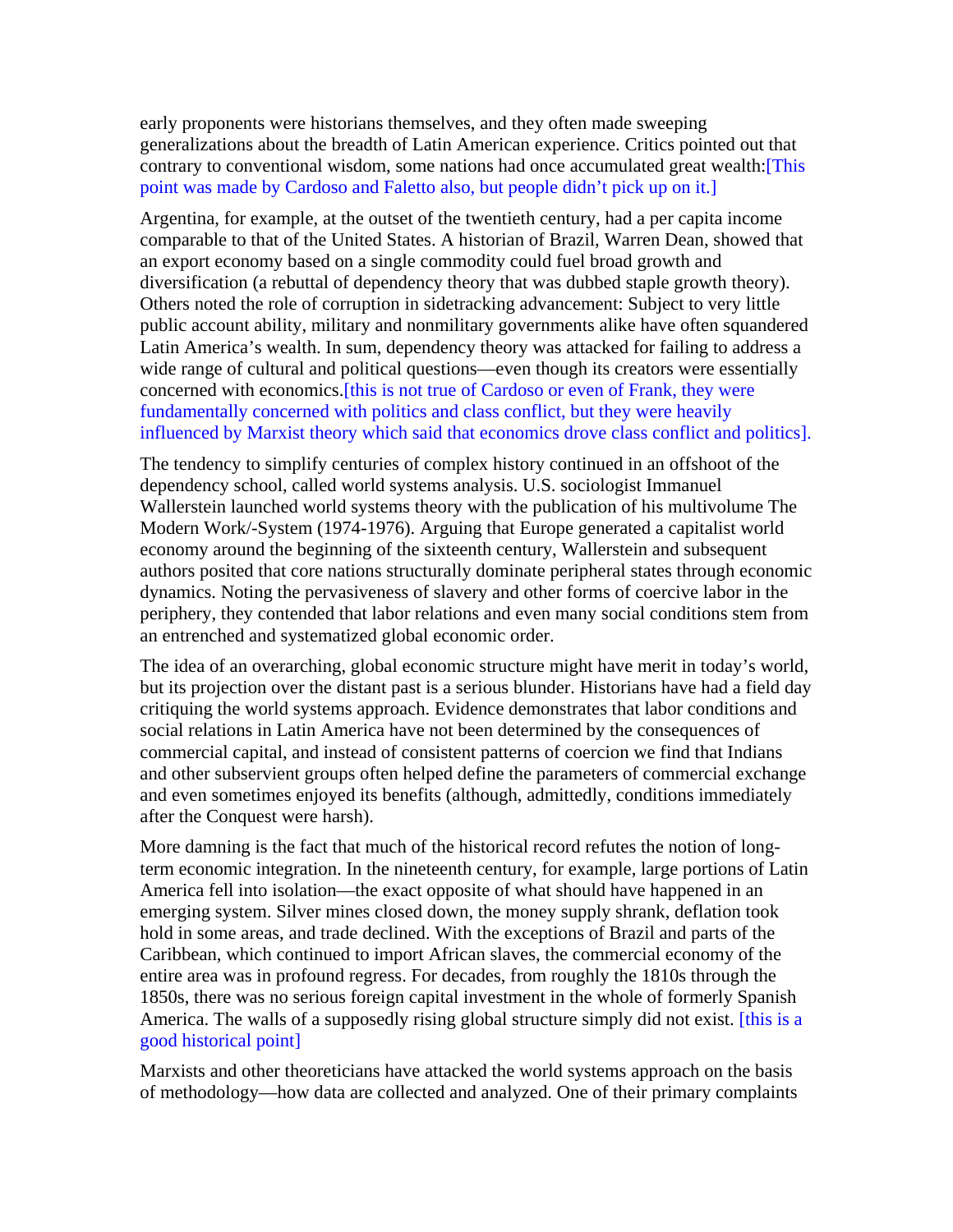is that a focus on nation-states is oversimple. World systems theorists use nation-states as their units of analysis, classifying states as core, semiperipheral, or peripheral. This classification is inadequate because it fails to account for the complexity of factors at work in societies. Marxists, in particular, dislike it because it neglects the orthodox analytical tool of class. World systems theorists, largely spawned within the ranks of dependency theorists, were trying to gain acceptance for their ideas at the very moment when much of the academic world was starting to move in the other direction. World systems theory came into vogue among some sociologists but failed to transcend disciplinary lines. [the reality is that different states do very differently under similar conditions, state policies make a big difference].

### **After Dependency:**

#### **History and Theory**

For all their skill at debunking other people's theories, historians have been slow to offer alternative constructs for explaining the economic disparities in the modern world. Why is Latin America poor? Exploring that question and concomitant political issues from a historical angle into the present is the primary purpose of this book.

Yet unfortunately, a theoretical framework for our economic and political introduction to the region is lacking. The last decade has seen theoretical debates in Third World studies splinter and disintegrate. Many political scientists now dabble in statistical analysis, fusing their discipline with economics, while parting company with sociologists and historians. Anthropology entered the twenty-first century in a state of flux. Scholars in various fields continue to espouse variations of world systems and dependency theories, while others search for new alternatives.

The past twenty years have brought a revival of modernization thought. Many academics re-embraced some of its tenets, believing that with the ad vent of new democratic regimes and more transparent free-market economics, Latin America had finally turned the corner. This neomodernizationism was aided by the fact that many earlier proponents had become senior professors with status and influence (there is no penalty, in academe, for promoting dumb theories). The inbred optimism of modernization surged on good news: After a dreadful era of economic and social decay, in the late 1980s and early 1990s, prospects for Latin America did, briefly, appear to be looking up. [the record has been much better in some countries than in others, and those that have done better have been the ones following market-oriented, modernizationist strategies].

Yet the weight of statistical evidence continues to belie optimistic pre dictions at the outset of the new century. No matter what one thinks of the theoretical paradigms of debate, there is no denying that—for the world's poor—conditions have steadily worsened.[This is not actually true, although it was not so clear in 2000 when this chapter was written as it is now. India and China have both done very well in the last five years, and they account for a very large part of the world's population. Africa has a lot of countries, almost all of which are doing very poorly, but they do not add up to nearly as large a percentage of the world's population. Viewed in terms of people instead of countries, poverty and inequality are decreasing.] Today, nearly a quarter of the globe's burgeoning population of 6 billion lives in extreme poverty: 1.4 billion people struggle to survive on the equivalent of less than US\$1 a day (and contrary to myth, a dollar in the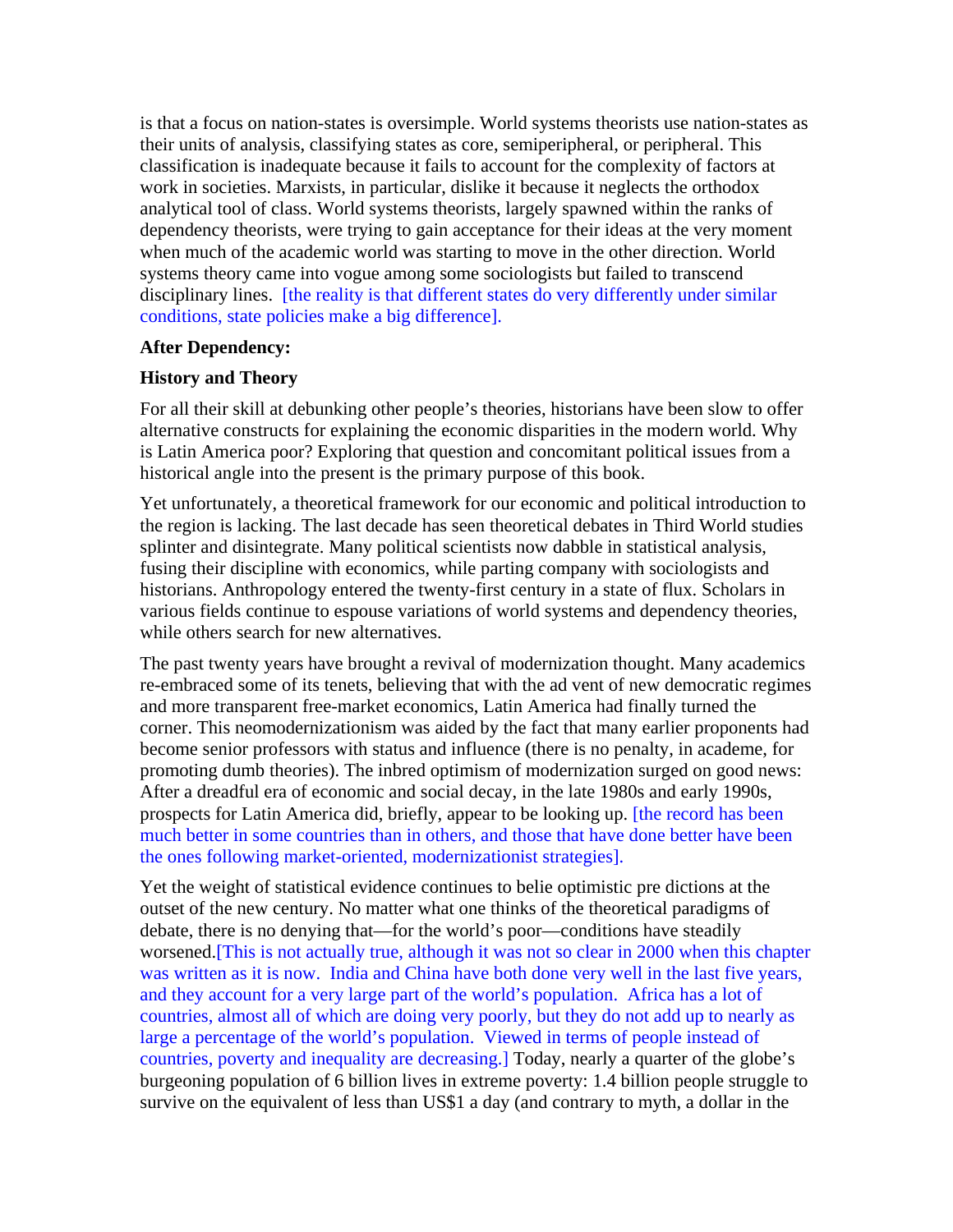Third World does not buy much). Half of the world's population suffers at least some degree of malnourishment. And perhaps more significantly, key macroeconomic trends are headed downward: Both in real numbers and in percentiles, malnutrition and related preventable diseases have increased over the past two decades and now account for an average of 40,000 (mostly child) deaths per day. Real wages in the Third World are, almost without exception, in decline[not true in China or India today, or in Brazil…]. The world's literacy rate is numerically stagnant and proportionally shrinking; two-thirds of humanity cannot read at an adult level. Third World life expectancies have, depending on the region, remained steady or modestly declined. Poor nations are proportionately much poorer now than they were just a generation ago. The fifty poorest states—most of which are in Africa—have just over 1 percent of the world's total income but nearly 20 percent of its population. [it is true that Africa is doing badly, but this is not generally true for Latin America, where the different countries' records are quite different]. The richest fifth of the world's populace had thirty times the average income of the poorest fifth in 1960, sixty times by 1990, and seventy-five times more income by 1998. In comparison with the rest of the Third World, Latin America is relatively well-off. With a per capita income six times higher than that of Africa, Latin America has only about one-half the population Africa has (240 million people) who are living in severe indigence, on less than US\$2 a day. Per capita Gross Domestic Product declined From US\$2,850 in 1980 to US\$2,700 in 1992, leveled off through the mid-1990s, and more recently resumed its decline. The entire region's GDP is much smaller than the U.S. government's budget. Cholera, a poverty-related disease once largely eradicated, has reappeared in many countries of the Third World, including several in Latin America.

All of this has occurred in the context of rapid industrialization—the panacea of modernizationists, which was supposed to answer many of the Third World's most persistent economic problems. In fact, Mexico and Brazil are nearly as industrialized now as the United States (combined, they account for 75 percent of the region's manufactures). A large chunk of the First World's auto industry, for example, is now south of the U.S. border. Mexico is one of the world's largest producers of 4-cylinder engines, and its car production has soared from 18,000 vehicles in 1980 to more than 500,000 today. But—as was not supposed to happen—almost all of Latin America's industrial products are exported to the First World. Ninety percent of Mexican-made cars end up in America, since the vast majority of Mexicans cannot afford them.

How can modernization theory remain a viable explanation in the face of so much contradictory evidence? [because the evidence is not consistently bad, and several modernizing countries are doing pretty well, including China and India and Brazil.]One line of defense is the theory's "escape clause" of cultural factors, which persists largely through the writings of Lawrence IL Harrison. Harrison, who worked for twenty years in the U.S. Agency for International Development (USAID, the main organ for distribution of U.S. foreign aid), continues to argue that cultural factors account for poverty, and that if Latin Americans and others can just be taught modern Western values, then their living conditions will rapidly improve. [the main value being stressed is transparency, honest government] Many of Latin America's elite are receptive to this message. For example, Peruvian novelist—turned—political aspirant Mario Vargas Llosa anticipates new growth any day now, as the twin features of democratic stability and market economics kick in and begin to solve all the problems of underdevelopment.